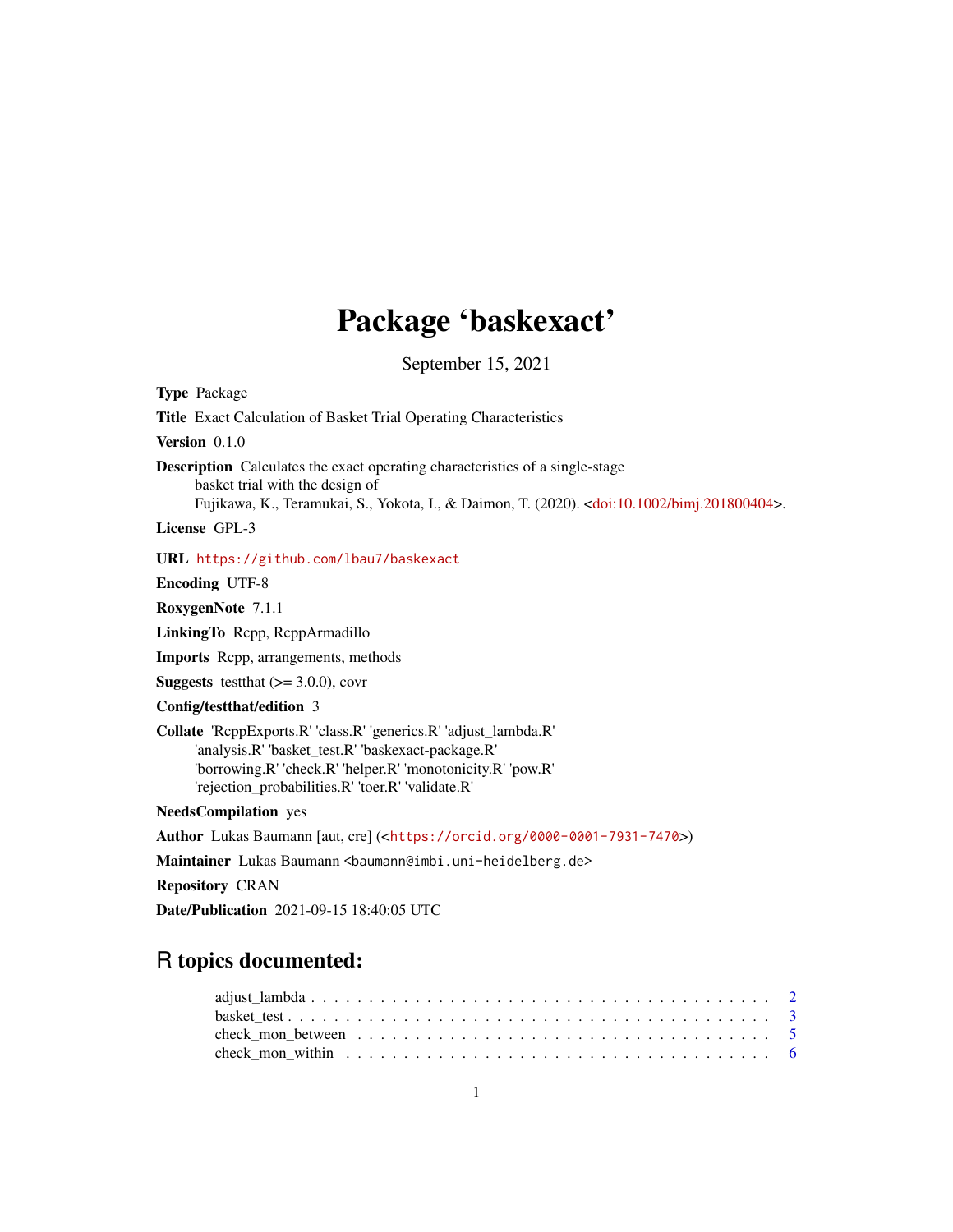<span id="page-1-0"></span>

| Index |  |  |  |  |  |  |  |  |  |  |  |  |  |  |  |  |  |  | 14 |
|-------|--|--|--|--|--|--|--|--|--|--|--|--|--|--|--|--|--|--|----|
|       |  |  |  |  |  |  |  |  |  |  |  |  |  |  |  |  |  |  |    |
|       |  |  |  |  |  |  |  |  |  |  |  |  |  |  |  |  |  |  |    |
|       |  |  |  |  |  |  |  |  |  |  |  |  |  |  |  |  |  |  |    |
|       |  |  |  |  |  |  |  |  |  |  |  |  |  |  |  |  |  |  |    |

adjust\_lambda *Adjust Lambda*

# Description

Finds the value for lambda such that the family wise error rate is protected at level alpha.

# Usage

```
adjust_lambda(
  design,
  alpha = 0.025,
  theta1 = NULL,n,
  epsilon,
  tau,
 logbase,
 prune,
 prec_digits,
  ...
)
## S4 method for signature 'OneStageBasket'
adjust_lambda(
 design,
  alpha = 0.025,
  theta1 = NULL,n,
  epsilon,
  tau,
  logbase,
 prune = FALSE,
 prec_digits,
  ...
)
```
# Arguments

| design | An object of class Basket created by setupBasket. |
|--------|---------------------------------------------------|
| alpha  | The one-sided signifance level.                   |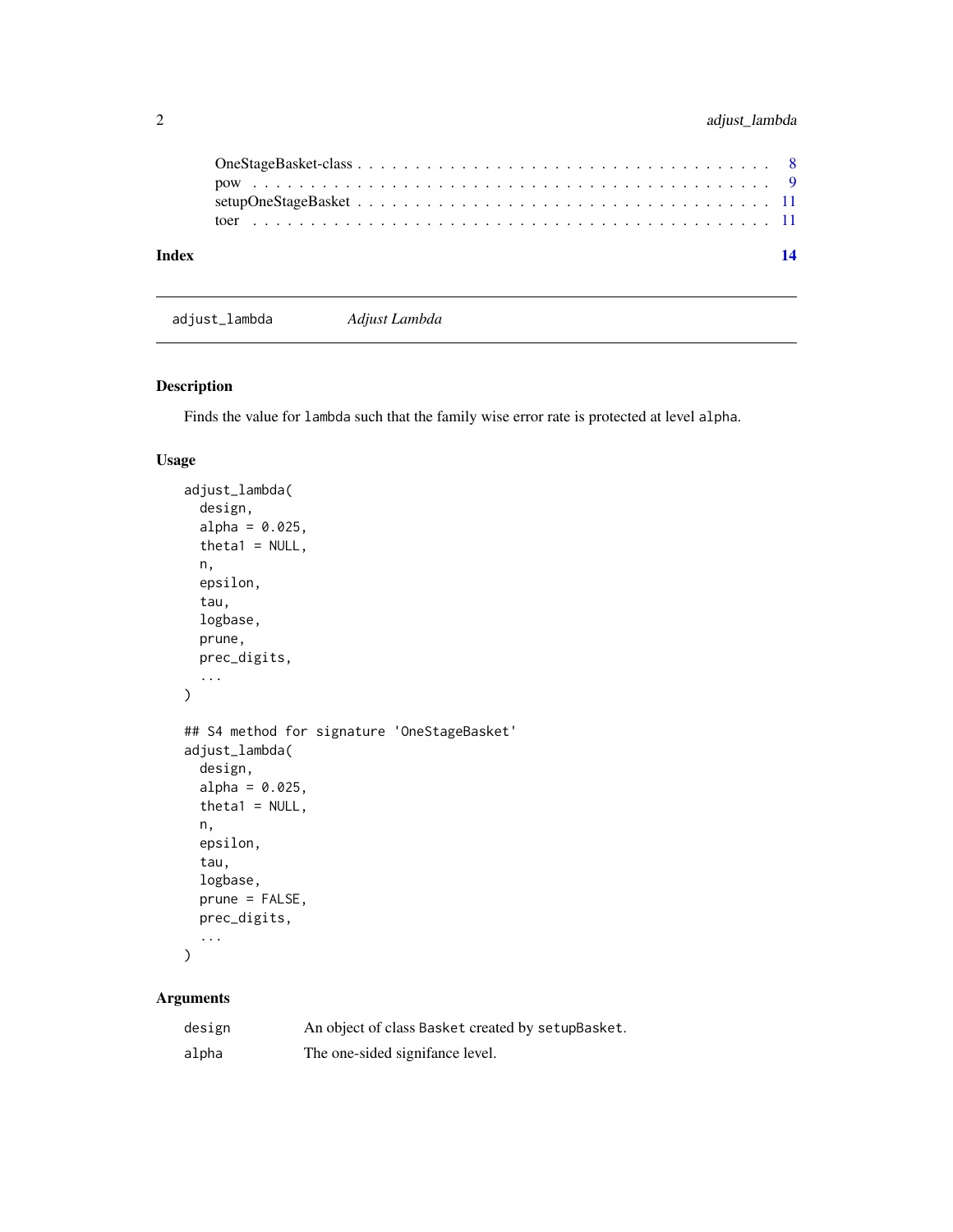# <span id="page-2-0"></span>basket\_test 3

| theta1      | Probabilities under the alternative hypothesis. If $length(theta1) == 1$ , then<br>this is a common probability for all baskets. If is . null (thetal) then the type<br>1 error rate under the global null hypothesis is computed. |
|-------------|------------------------------------------------------------------------------------------------------------------------------------------------------------------------------------------------------------------------------------|
| n           | The sample size per basket.                                                                                                                                                                                                        |
| epsilon     | A tuning parameter that determines the amount of borrowing. See details for<br>more information.                                                                                                                                   |
| tau         | A tuning parameter that determines how similar the baskets have to be that bor-<br>rowing occurs. See details for more information.                                                                                                |
| logbase     | A tuning parameter that determines which logarithm base is used to compute the<br>Jensen-Shannon divergence. See details for more information.                                                                                     |
| prune       | Whether baskets with a number of responses below the critical pooled value<br>should be pruned before the final analysis.                                                                                                          |
| prec_digits | Number of decimal places that are considered when adjusting lambda                                                                                                                                                                 |
| .           | Further arguments.                                                                                                                                                                                                                 |

# Details

adjust\_alpha finds the greatest value with prec\_digits for lambda which controls the family wise error rate at level alpha (one-sided). A combination of the uniroot function followed by a grid search is used to finde the correct value for lambda.

This method is implemented for the class [OneStageBasket](#page-7-1).

#### Value

The greatest value with prec\_digits decimal places for lambda which controls the family wise error rate at level alpha (one-sided) and the exact family wise error rate for this value of lambda.

#### Methods (by class)

• OneStageBasket: Adjust lambda for a single-stage design.

### Examples

```
design \leq setupOneStageBasket(k = 3, shape1 = 1, shape2 = 1, theta0 = 0.2)
adjust_lambda(design = design, alpha = 0.025, n = 15, epsilon = 1, tau = 0,
 logbase = 2, prune = FALSE, prec_digits = 4)
```
basket\_test *Test for the Results of a Basket Trial*

#### Description

basket\_test evaluates the results of a basket trial and calculates the posterior distributions with and without borrowing.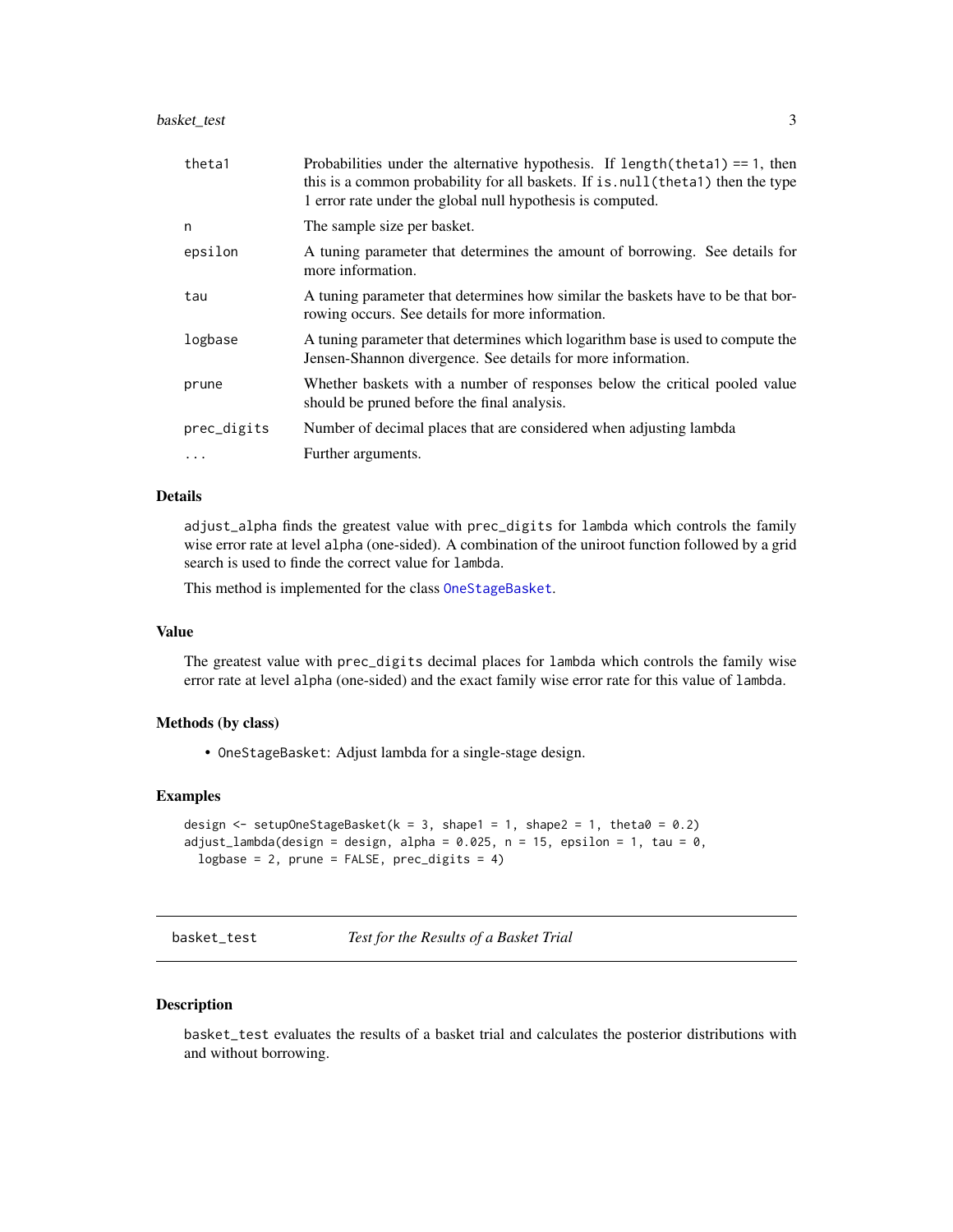#### Usage

```
basket_test(design, n, r, lambda, epsilon, tau, logbase = 2, prune, ...)
## S4 method for signature 'OneStageBasket'
basket_test(design, n, r, lambda, epsilon, tau, logbase = 2, prune, ...)
```
# Arguments

| design   | An object of class Basket created by setupBasket.                                                                                              |
|----------|------------------------------------------------------------------------------------------------------------------------------------------------|
| n        | The sample size per basket.                                                                                                                    |
| r        | The vector of observed responses.                                                                                                              |
| lambda   | The posterior probability threshold. See details for more information.                                                                         |
| epsilon  | A tuning parameter that determines the amount of borrowing. See details for<br>more information.                                               |
| tau      | A tuning parameter that determines how similar the baskets have to be that bor-<br>rowing occurs. See details for more information.            |
| logbase  | A tuning parameter that determines which logarithm base is used to compute the<br>Jensen-Shannon divergence. See details for more information. |
| prune    | Whether baskets with a number of responses below the critical pooled value<br>should be pruned before the final analysis.                      |
| $\cdots$ | Further arguments.                                                                                                                             |

# Value

A list, including matrices of the weights that are used for borrowing, posterior distribution parameters for all baskets without and with borrowing, as well as the posterior probabilities for all baskets without and with borrowing.

# Methods (by class)

• OneStageBasket: Testing for a single-stage basket design.

#### Examples

```
design \le setupOneStageBasket(k = 3, shape1 = 1, shape2 = 1, theta0 = 0.2)
basket_test(design = design, n = 24, r = c(5, 9, 10), lambda = 0.99,
  epsilon = 1, tau = 0, logbase = 2, prune = FALSE)
```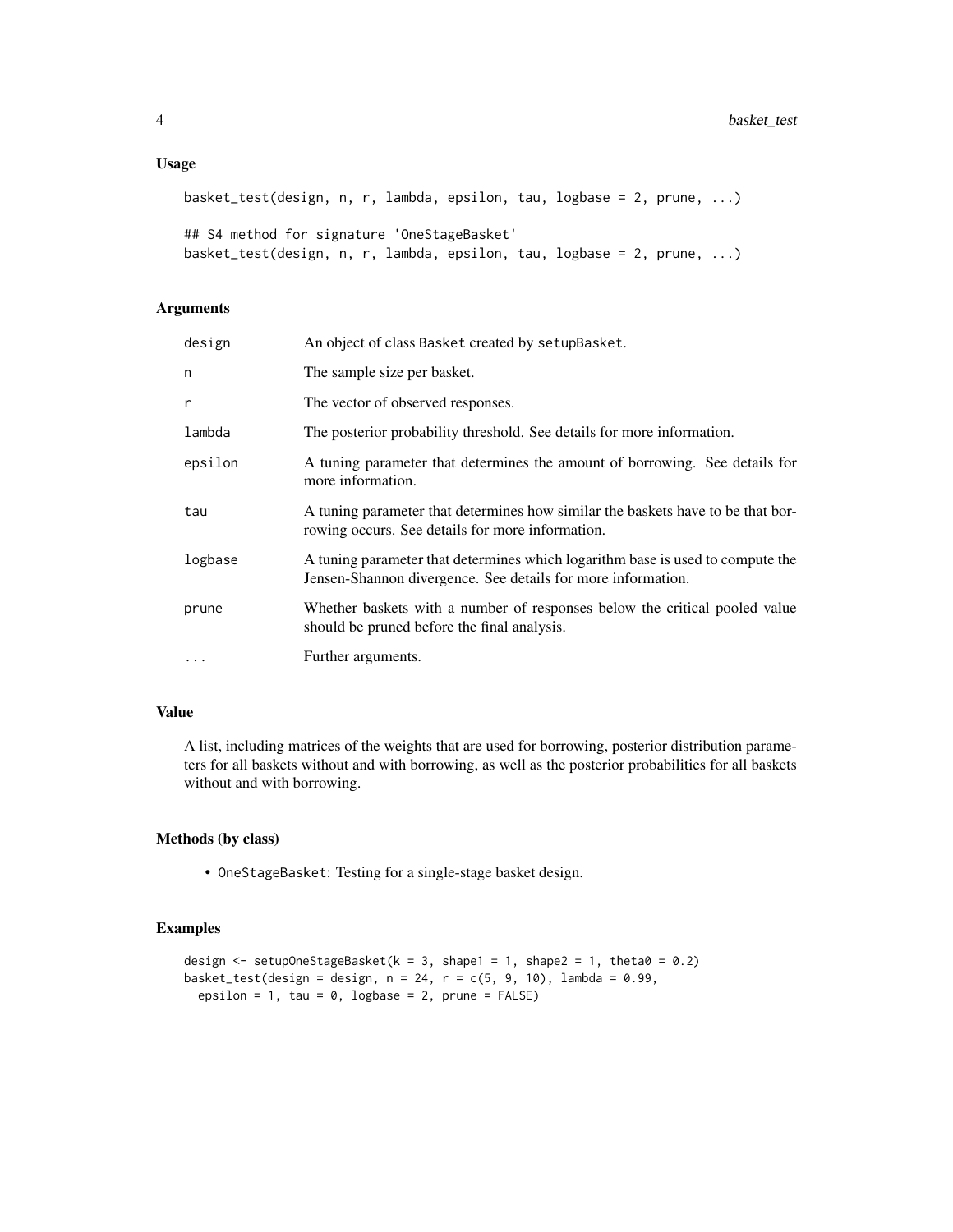<span id="page-4-0"></span>check\_mon\_between *Check Between-Trial Monotonicity*

# Description

Checks whether the between-trial monotonicity condition holds.

# Usage

```
check_mon_between(
  design,
  n,
  lambda,
  epsilon,
  tau,
  logbase = 2,
  prune,
  details,
  ...
\overline{\phantom{a}}## S4 method for signature 'OneStageBasket'
check_mon_between(
  design,
  n,
  lambda,
  epsilon,
  tau,
  logbase = 2,
  prune,
  details,
  ...
\mathcal{L}
```
# Arguments

| design  | An object of class Basket created by setupBasket.                                                                                              |
|---------|------------------------------------------------------------------------------------------------------------------------------------------------|
| n       | The sample size per basket.                                                                                                                    |
| lambda  | The posterior probability threshold. See details for more information.                                                                         |
| epsilon | A tuning parameter that determines the amount of borrowing. See details for<br>more information.                                               |
| tau     | A tuning parameter that determines how similar the baskets have to be that bor-<br>rowing occurs. See details for more information.            |
| logbase | A tuning parameter that determines which logarithm base is used to compute the<br>Jensen-Shannon divergence. See details for more information. |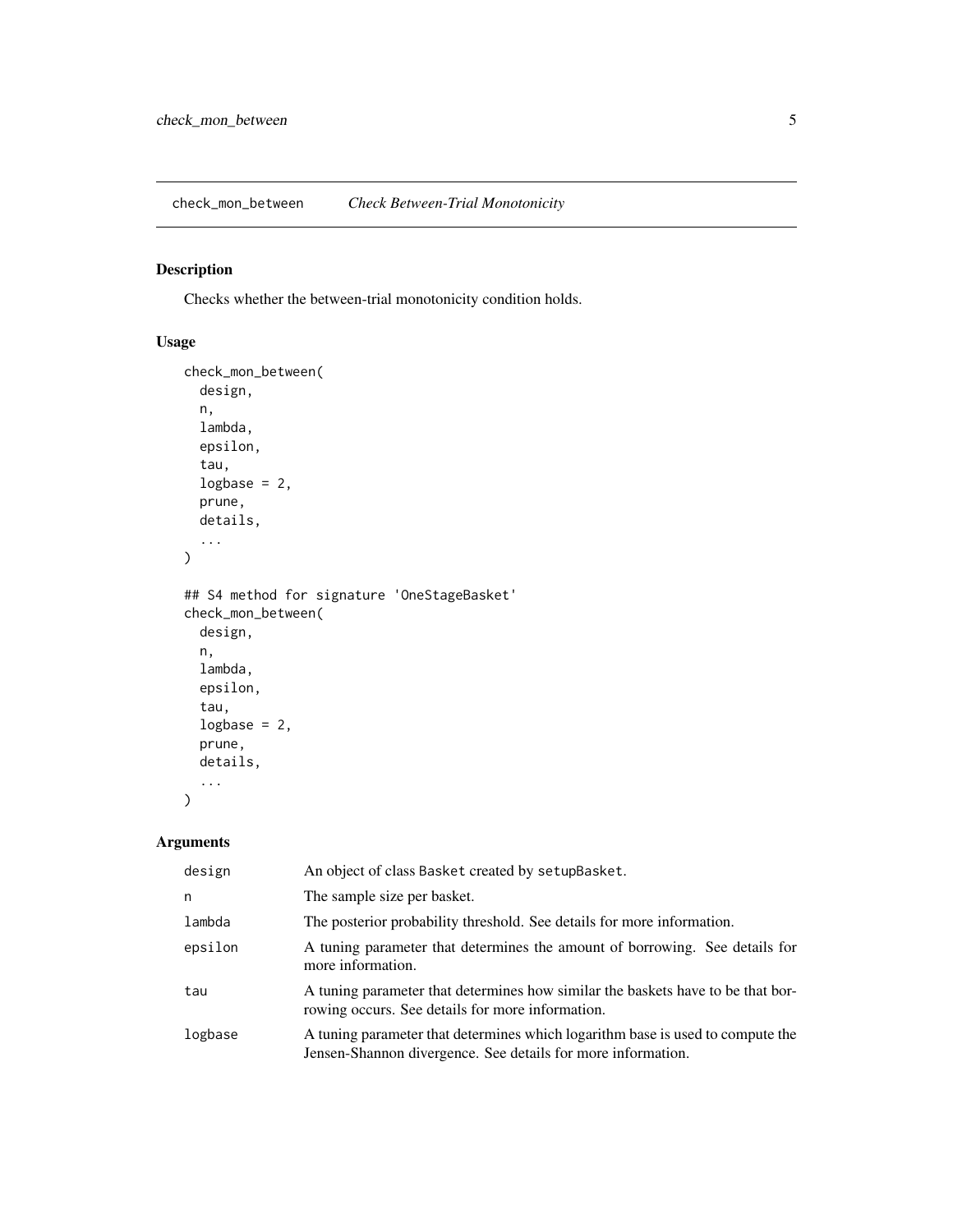<span id="page-5-0"></span>

| prune     | Whether baskets with a number of responses below the critical pooled value<br>should be pruned before the final analysis. |
|-----------|---------------------------------------------------------------------------------------------------------------------------|
| details   | Whether the cases where the monotonicity condition is violated should be re-<br>turned, in case there are any.            |
| $\ddotsc$ | Further arguments.                                                                                                        |

#### Details

check\_mon\_between checks whether the between-trial monotonicity condition holds. For a singlestage design with equal prior distributions and equal sample sizes for each basket this condition states that there are no cases where at least one null hypothesis is rejected when when there is a case with an equal or higher number of responses in each basket for which no null hypothesis is rejected.

If prune = TRUE then the baskets with an observed number of baskets smaller than the pooled critical value are not borrowed from. The pooled critical value is the smallest integer c for which all null hypotheses can be rejected if the number of responses is exactly c for all baskets.

This method is implemented for the class [OneStageBasket](#page-7-1).

#### Value

If details = FALSE then only a logical value is returned. If details = TRUE then if there are any cases where the between-trial monotonicity condition is violated, a list of theses cases and their results are returned.

#### Methods (by class)

• OneStageBasket: Between-trial monotonicity condition for a single-stage design.

# Examples

```
design \le setupOneStageBasket(k = 4, shape1 = 1, shape2 = 1, theta0 = 0.2)
check_mon_between(design = design, n = 24, lambda = 0.99, epsilon = 3,
 tau = 0, prune = FALSE, details = TRUE)
```
check\_mon\_within *Check Within-Trial Monotonicity*

# Description

Checks whether the within-trial monotonicity condition holds.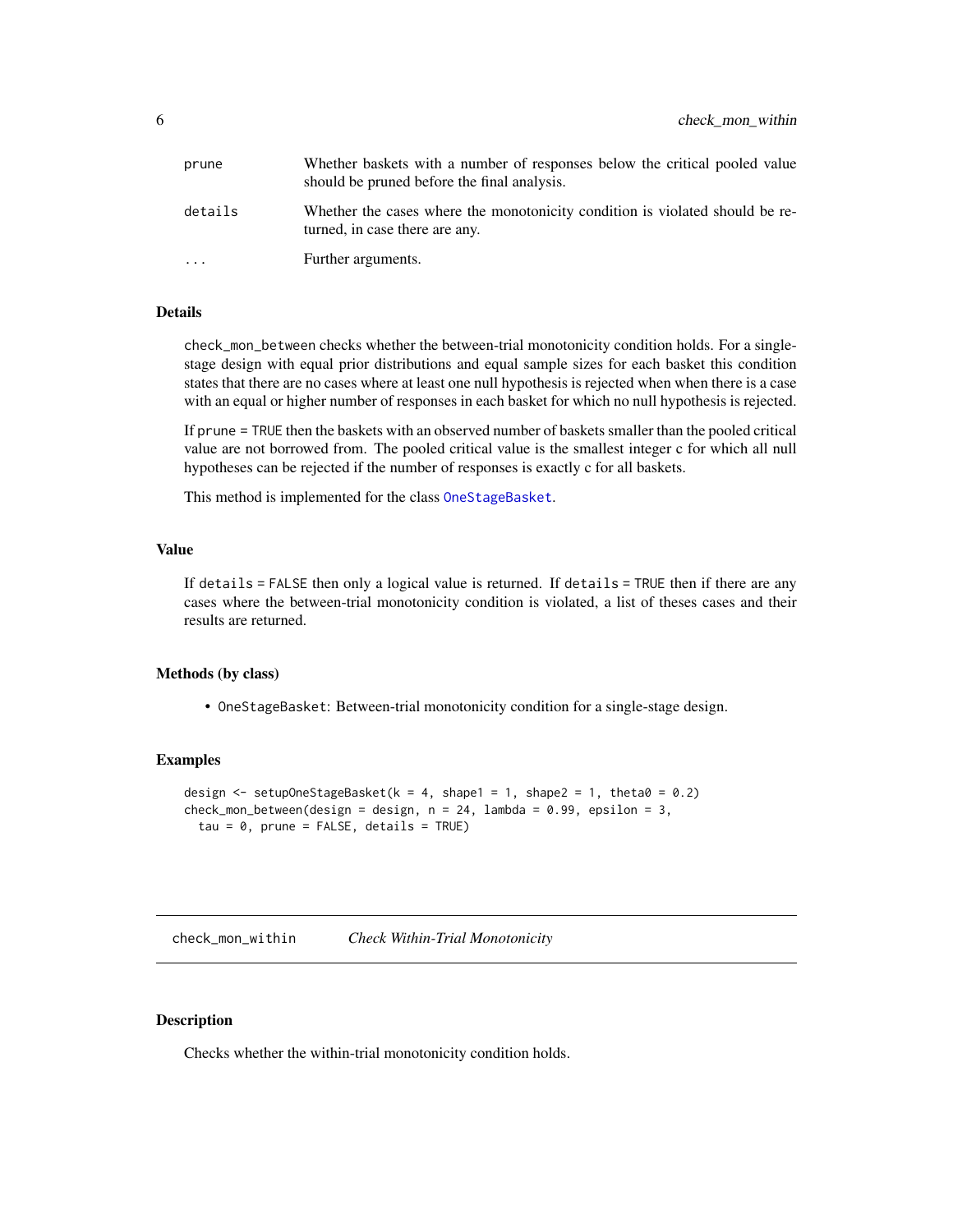check\_mon\_within 7

# Usage

```
check_mon_within(
  design,
  n,
  lambda,
  epsilon,
  tau,
  logbase = 2,
 prune,
 details,
  ...
)
## S4 method for signature 'OneStageBasket'
check_mon_within(
  design,
  n,
 lambda,
  epsilon,
  tau,
  logbase = 2,
 prune,
 details,
  ...
)
```
# Arguments

| design  | An object of class Basket created by setupBasket.                                                                                              |
|---------|------------------------------------------------------------------------------------------------------------------------------------------------|
| n       | The sample size per basket.                                                                                                                    |
| lambda  | The posterior probability threshold. See details for more information.                                                                         |
| epsilon | A tuning parameter that determines the amount of borrowing. See details for<br>more information.                                               |
| tau     | A tuning parameter that determines how similar the baskets have to be that bor-<br>rowing occurs. See details for more information.            |
| logbase | A tuning parameter that determines which logarithm base is used to compute the<br>Jensen-Shannon divergence. See details for more information. |
| prune   | Whether baskets with a number of responses below the critical pooled value<br>should be pruned before the final analysis.                      |
| details | Whether the cases where the monotonicity condition is violated should be re-<br>turned, in case there are any.                                 |
| .       | Further arguments.                                                                                                                             |

# Details

check\_mon\_within checks whether the within-trial monotonicity condition holds. For a singlestage design with equal prior distributions and equal sample sizes for each basket this condition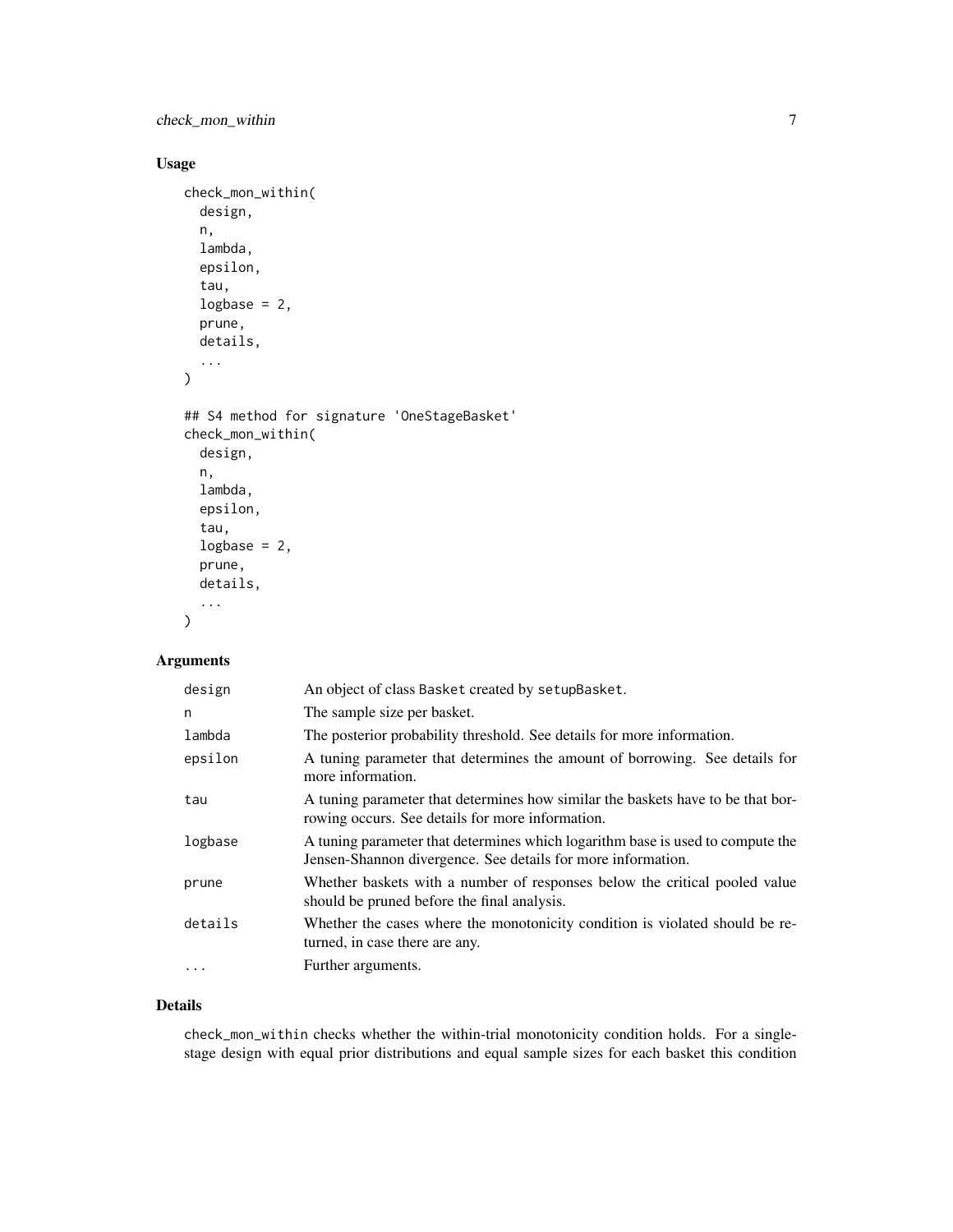<span id="page-7-0"></span>states that there are no cases where the null hypothesis of a basket is rejected when there is at least one other basket with more observed responses for which the null hypothesis cannot be rejected.

If prune = TRUE then the baskets with an observed number of baskets smaller than the pooled critical value are not borrowed from. The pooled critical value is the smallest integer c for which all null hypotheses can be rejected if the number of responses is exactly c for all baskets.

This method is implemented for the class [OneStageBasket](#page-7-1).

#### Value

If details = FALSE then only a logical value is returned. If details = TRUE then if there are any cases where the within-trial monotonicity condition is violated, a list of these cases and their results are returned.

#### Methods (by class)

• OneStageBasket: Within-trial monotonicity condition for a single-stage design.

#### Examples

```
design \le setupOneStageBasket(k = 4, shape1 = 1, shape2 = 1, theta0 = 0.2)
check_mon_within(design = design, n = 24, lambda = 0.99, epsilon = 0.5,
  tau = 0, prune = FALSE, details = TRUE)
```
OneStageBasket-class *Class OneStageBasket*

#### <span id="page-7-1"></span>Description

OneStageBasket is an S4 class. An object of this class contains the most important design features of a single-stage basket trial.

#### Details

This class implements a single-stage basket trial based on the design proposed by Fujikawa et al. In this design, at first separate posterior distributions are calculated for each basket based on a betabinomial model. Information is then borrowed between baskets by calculating weights that reflect the similarity between the basket and computing posterior distributions for each basket where the parameters of the beta posterior are calculated as a weighted sum of the individual posterior distributions. The weight between two baskets i and j is found as  $(1 - JSD(i, j))$ ^epsilon where JSD(i, j) is the Jensen-Shannon divergence between basket i and j. A small value of epsilon results in stronger borrowing also across baskets with heterogenous results. If epsilon is large then information is only borrowed between baskets with similar results. If a weight is smaller than tau it is set to 0, which results in no borrowing. If for a basket the posterior probability that  $\theta$  > theta0 is greater than lambda, then the null hypothesis is rejected.

Currently only common prior distributions and a common null hypothesis are supported.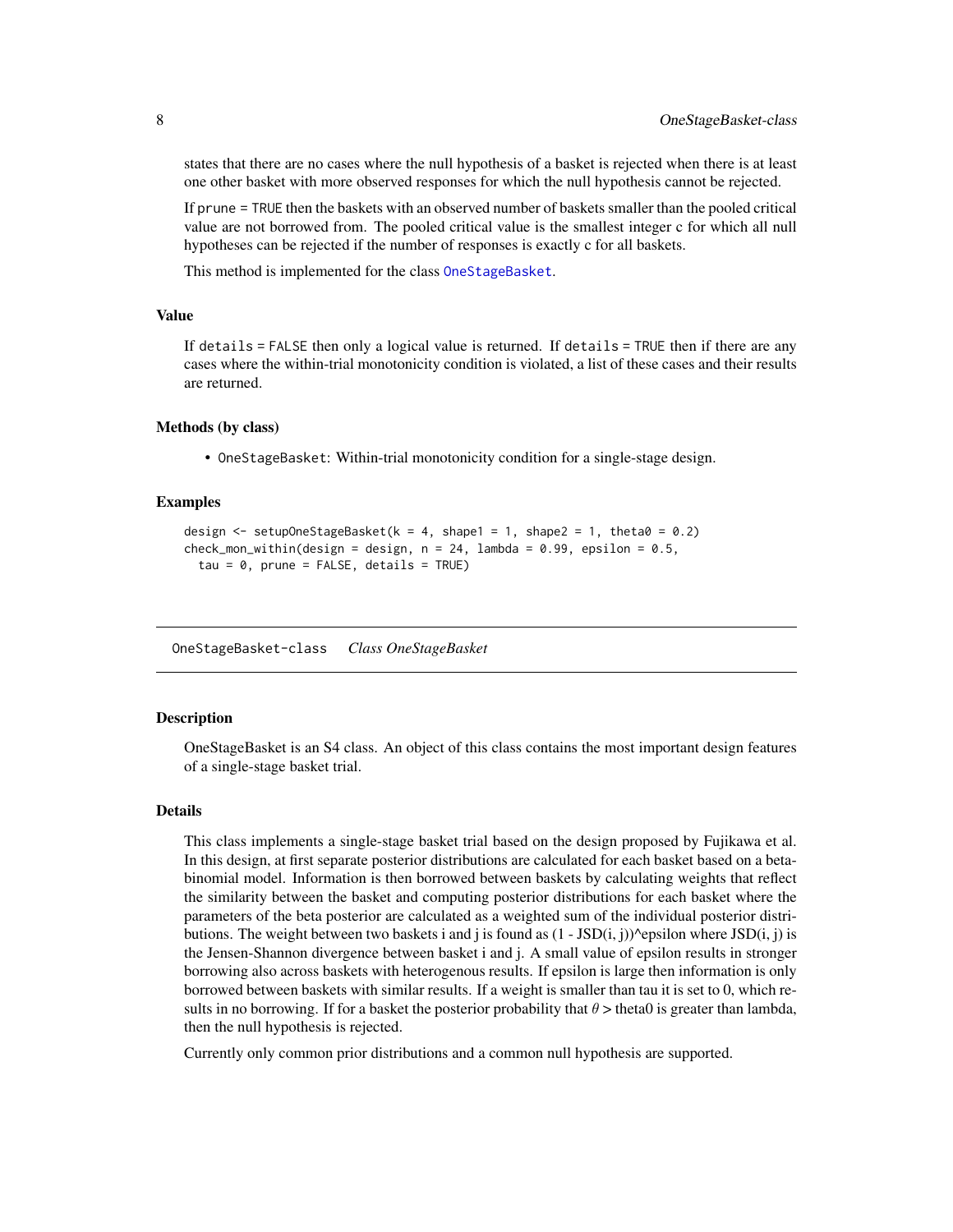<span id="page-8-0"></span>pow 50 and 200 and 200 and 200 and 200 and 200 and 200 and 200 and 200 and 200 and 200 and 200 and 200 and 200

# Slots

k The number of baskets.

shape1 First common shape parameter of the beta prior.

shape2 Second common shape parameter of the beta prior.

theta0 A common probability under the null hypothesis.

# References

Fujikawa, K., Teramukai, S., Yokota, I., & Daimon, T. (2020). A Bayesian basket trial design that borrows information across strata based on the similarity between the posterior distributions of the response probability. Biometrical Journal, 62(2), 330-338.

pow *Power*

# Description

Computes the exact power for a basket trial.

#### Usage

```
pow(
  design,
  theta1,
  n,
  lambda,
  epsilon,
  tau,
  logbase = 2,
  prune = FALSE,
  results = c("ewp", "group"),
  ...
)
## S4 method for signature 'OneStageBasket'
pow(
  design,
  theta1,
  n,
  lambda,
  epsilon,
  tau,
  logbase = 2,
  prune = FALSE,
  results = c("ewp", "group"),
  ...
\mathcal{E}
```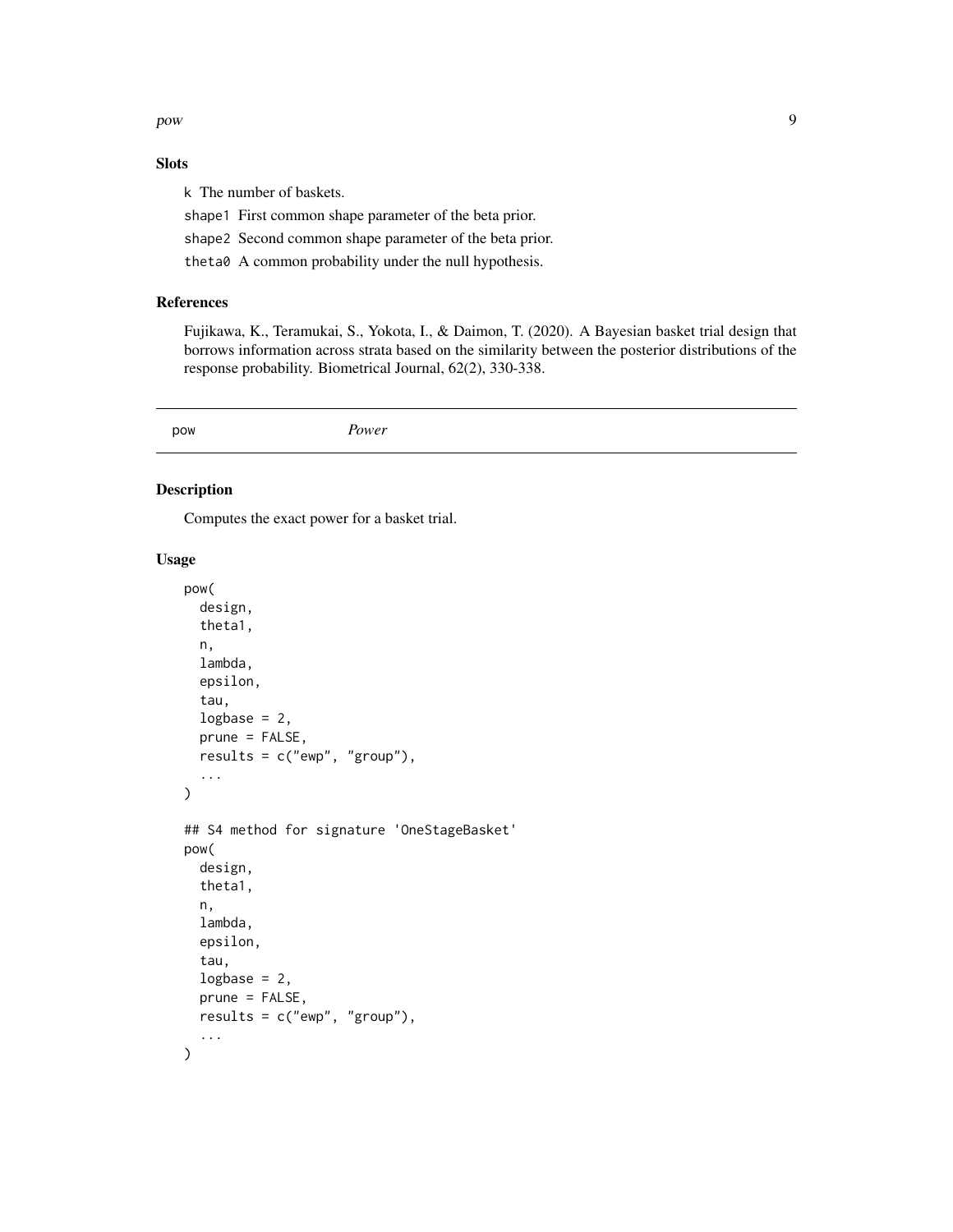#### <span id="page-9-0"></span>**Arguments**

| design    | An object of class Basket created by setupBasket.                                                                                              |
|-----------|------------------------------------------------------------------------------------------------------------------------------------------------|
| theta1    | Probabilities under the alternative hypothesis. If $length(theta1) == 1$ , then<br>this is a common probability for all baskets.               |
| n         | The sample size per basket.                                                                                                                    |
| lambda    | The posterior probability threshold. See details for more information.                                                                         |
| epsilon   | A tuning parameter that determines the amount of borrowing. See details for<br>more information.                                               |
| tau       | A tuning parameter that determines how similar the baskets have to be that bor-<br>rowing occurs. See details for more information.            |
| logbase   | A tuning parameter that determines which logarithm base is used to compute the<br>Jensen-Shannon divergence. See details for more information. |
| prune     | Whether baskets with a number of responses below the critical pooled value<br>should be pruned before the final analysis.                      |
| results   | Whether only the experimentwise power (option ewp) or also the rejection prob-<br>abilities per group (option group) should be returned.       |
| $\ddotsc$ | Further arguments.                                                                                                                             |

# Details

pow computes the exact experimentwise power and the exact rejection probabilities per group. The experimentwise power is the probability to reject at least one null hypothesis for a basket with theta1  $>$  theta0. The rejection probabilities correspond to the type 1 error rate for baskets with theta1 = theta 0 and to the power for baskets with theta $1 >$  theta 0.

If prune = TRUE then the baskets with an observed number of baskets smaller than the pooled critical value are not borrowed from. The pooled critical value is the smallest integer c for which all null hypotheses can be rejected if the number of responses is exactly c for all baskets.

This method is implemented for the class [OneStageBasket](#page-7-1).

### Value

If results = "ewp" then the experimentwise power is returned as a numeric value. If results = "group" then a list with the rejection probabilities per group and the experimentwise power is returned. For baskets with theta1 = theta0 the rejection probabilities corresponds to the type 1 error rate, for baskets with theta1 > theta0 the rejection probabilities corresponds to the power.

#### Methods (by class)

• OneStageBasket: Power for a single-stage basket design.

# Examples

```
design \le setupOneStageBasket(k = 3, theta0 = 0.2)
pow(design, theta1 = c(0.2, 0.5, 0.5), n = 15, lambda = 0.99, epsilon = 2,
 tau = 0
```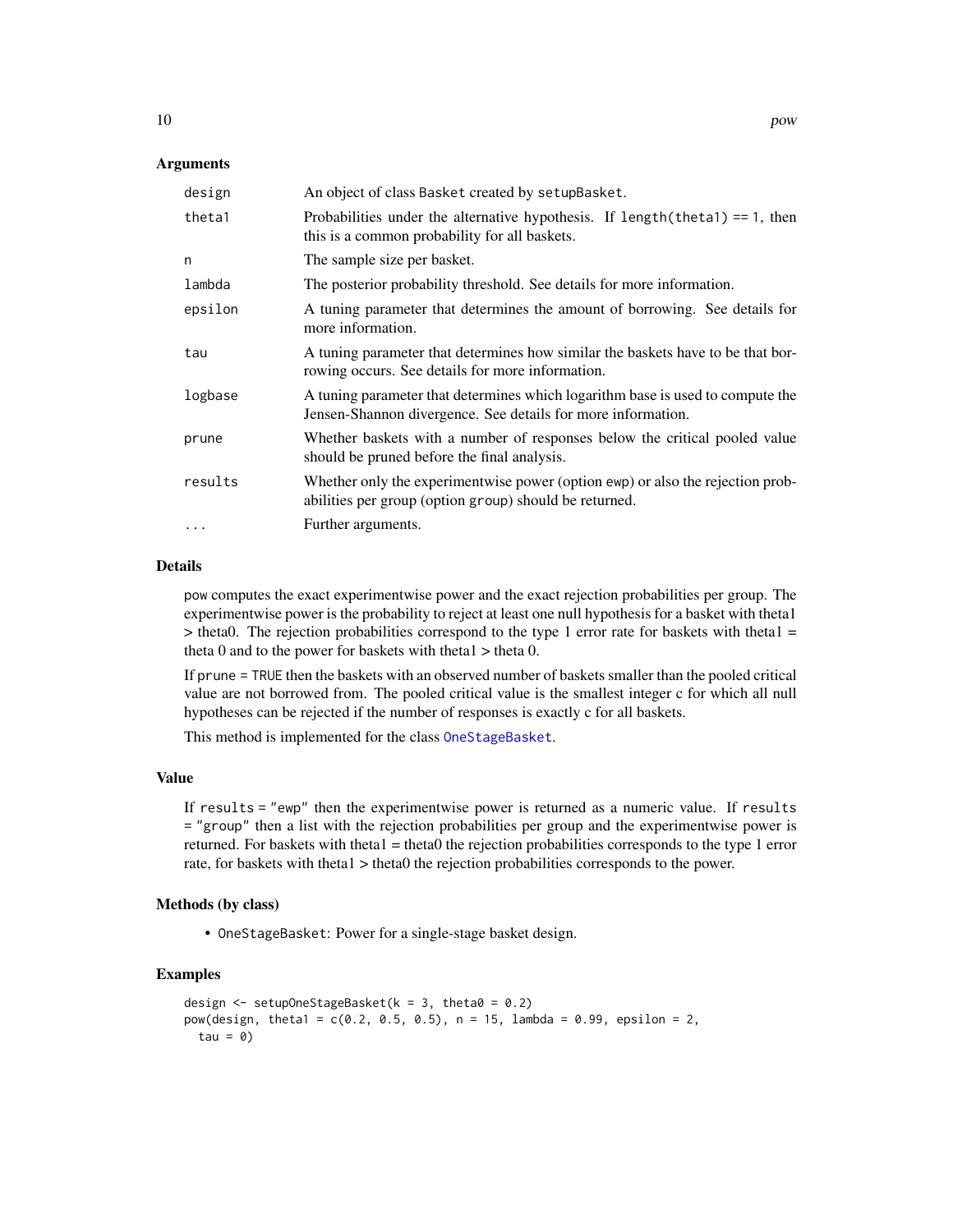# <span id="page-10-0"></span>Description

Creates an object of class [OneStageBasket](#page-7-1).

# Usage

```
setupOneStageBasket(k, shape1 = 1, shape2 = 1, theta0)
```
# Arguments

| k      | The number of baskets.                           |
|--------|--------------------------------------------------|
| shape1 | First common shape parameter of the beta prior.  |
| shape2 | Second common shape parameter of the beta prior. |
| theta0 | A common probability under the null hypothesis.  |

# Details

A [OneStageBasket](#page-7-1) object contains the most important design features of a basket trial. Currently only common prior distributions and a common null hypothesis are supported.

# Value

An S4 object of class [OneStageBasket](#page-7-1).

# Examples

```
design \leq setupOneStageBasket(k = 3, theta0 = 0.2)
```
toer *Type 1 Error Rate*

# Description

Computes the exact family wise type 1 error rate of a basket trial .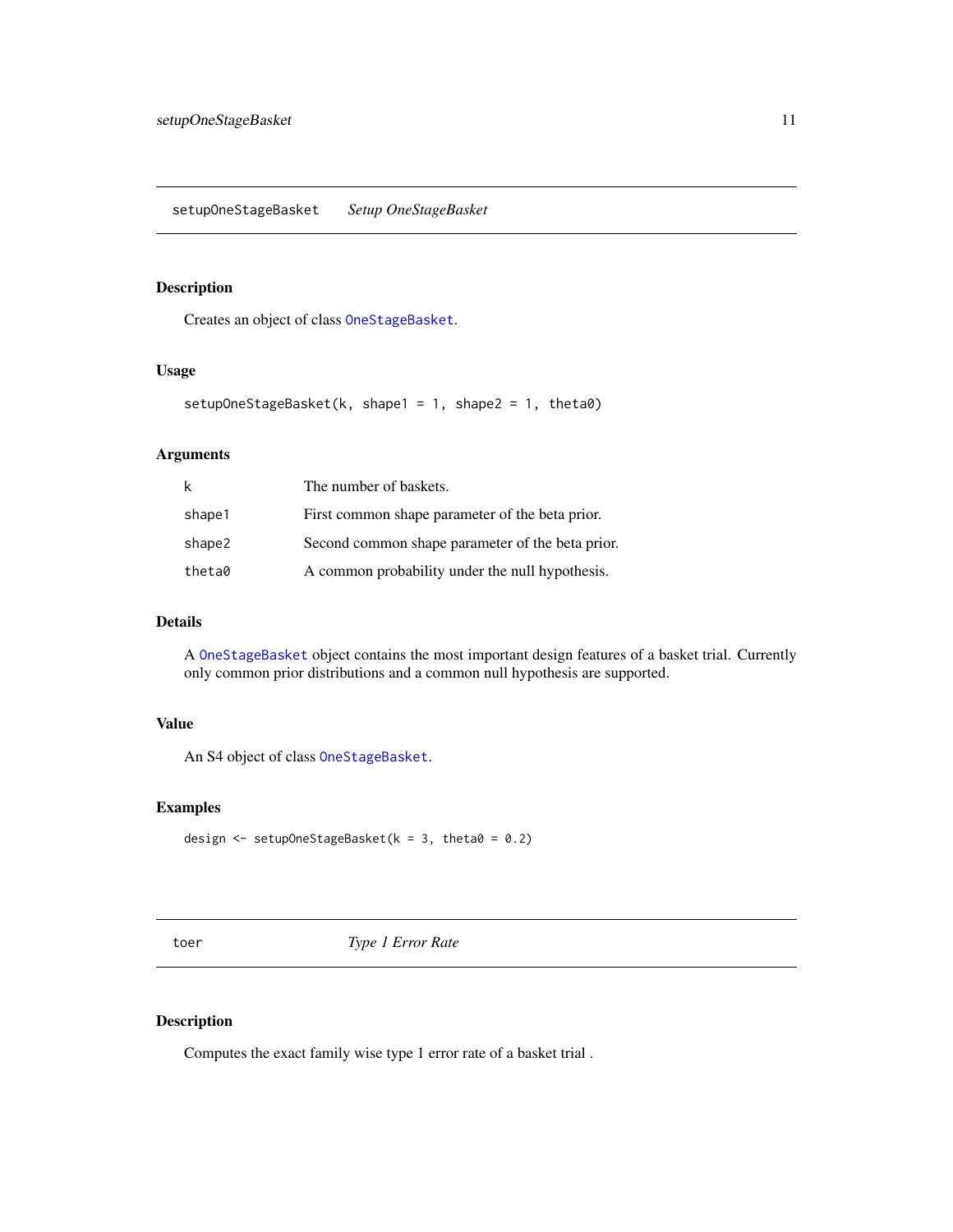# Usage

```
toer(
  design,
  theta1 = NULL,n,
  lambda,
  epsilon,
  tau,
  logbase = 2,
  prune = FALSE,
 results = c("fwer", "group"),
  ...
\mathcal{L}## S4 method for signature 'OneStageBasket'
toer(
  design,
  theta1 = NULL,n,
  lambda,
  epsilon,
  tau,
  logbase = 2,
  prune = FALSE,
 results = c("fwer", "group"),
  ...
\mathcal{L}
```
# Arguments

| design   | An object of class Basket created by setupBasket.                                                                                                                                                                                  |
|----------|------------------------------------------------------------------------------------------------------------------------------------------------------------------------------------------------------------------------------------|
| theta1   | Probabilities under the alternative hypothesis. If $length(theta1) == 1$ , then<br>this is a common probability for all baskets. If is . null (theta1) then the type<br>1 error rate under the global null hypothesis is computed. |
| n        | The sample size per basket.                                                                                                                                                                                                        |
| lambda   | The posterior probability threshold. See details for more information.                                                                                                                                                             |
| epsilon  | A tuning parameter that determines the amount of borrowing. See details for<br>more information.                                                                                                                                   |
| tau      | A tuning parameter that determines how similar the baskets have to be that bor-<br>rowing occurs. See details for more information.                                                                                                |
| logbase  | A tuning parameter that determines which logarithm base is used to compute the<br>Jensen-Shannon divergence. See details for more information.                                                                                     |
| prune    | Whether baskets with a number of responses below the critical pooled value<br>should be pruned before the final analysis.                                                                                                          |
| results  | Whether only the family wise error rate (option fwer) or also the rejection prob-<br>abilities per group (option group) should be returned.                                                                                        |
| $\cdots$ | Further arguments.                                                                                                                                                                                                                 |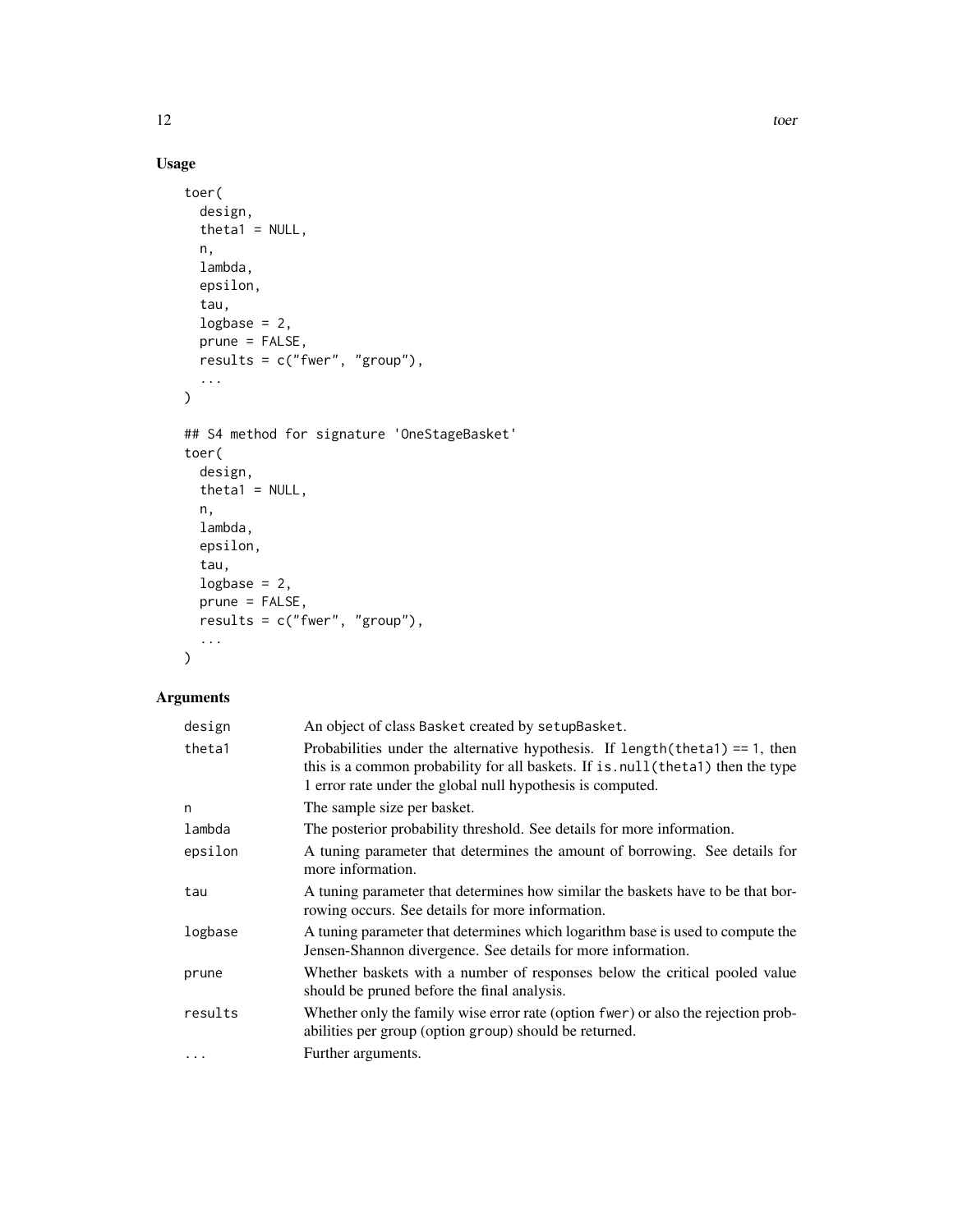#### Details

toer computes the exact family wise type 1 error rate and the exact rejection probabilities per group. The family wise type 1 error rate is the probability to reject at least one null hypothesis for a basket with theta1 = theta0. If all theta1 > theta0 then the family wise type 1 error rate under the global null hypothesis is computed. The rejection probabilities correspond to the type 1 error rate for baskets with theta $1 =$  theta 0 and to the power for baskets with theta $1 >$  theta 0.

If prune = TRUE then the baskets with an observed number of baskets smaller than the pooled critical value are not borrowed from. The pooled critical value is the smallest integer c for which all null hypotheses can be rejected if the number of responses is exactly c for all baskets.

This method is implemented for the class [OneStageBasket](#page-7-1).

# Value

If results = "fwer" then the family wise type 1 error rate is returned as a numeric value. If results = "group" then a list with the rejection probabilities per group and the family wise type 1 error rate is returned. If all theta1 > theta0 then the family wise type 1 error rate is calculated under the global null hypothesis. For baskets with theta $1 =$  theta0 the rejection probabilities corresponds to the type 1 error rate, for baskets with theta1 > theta0 the rejection probabilities corresponds to the power.

#### Methods (by class)

• OneStageBasket: Type 1 error rate for a single-stage basket design.

#### Examples

design  $\le$  setupOneStageBasket(k = 3, theta0 = 0.2) toer(design,  $n = 15$ , lambda = 0.99, epsilon = 2, tau = 0)

<span id="page-12-0"></span>toer 13